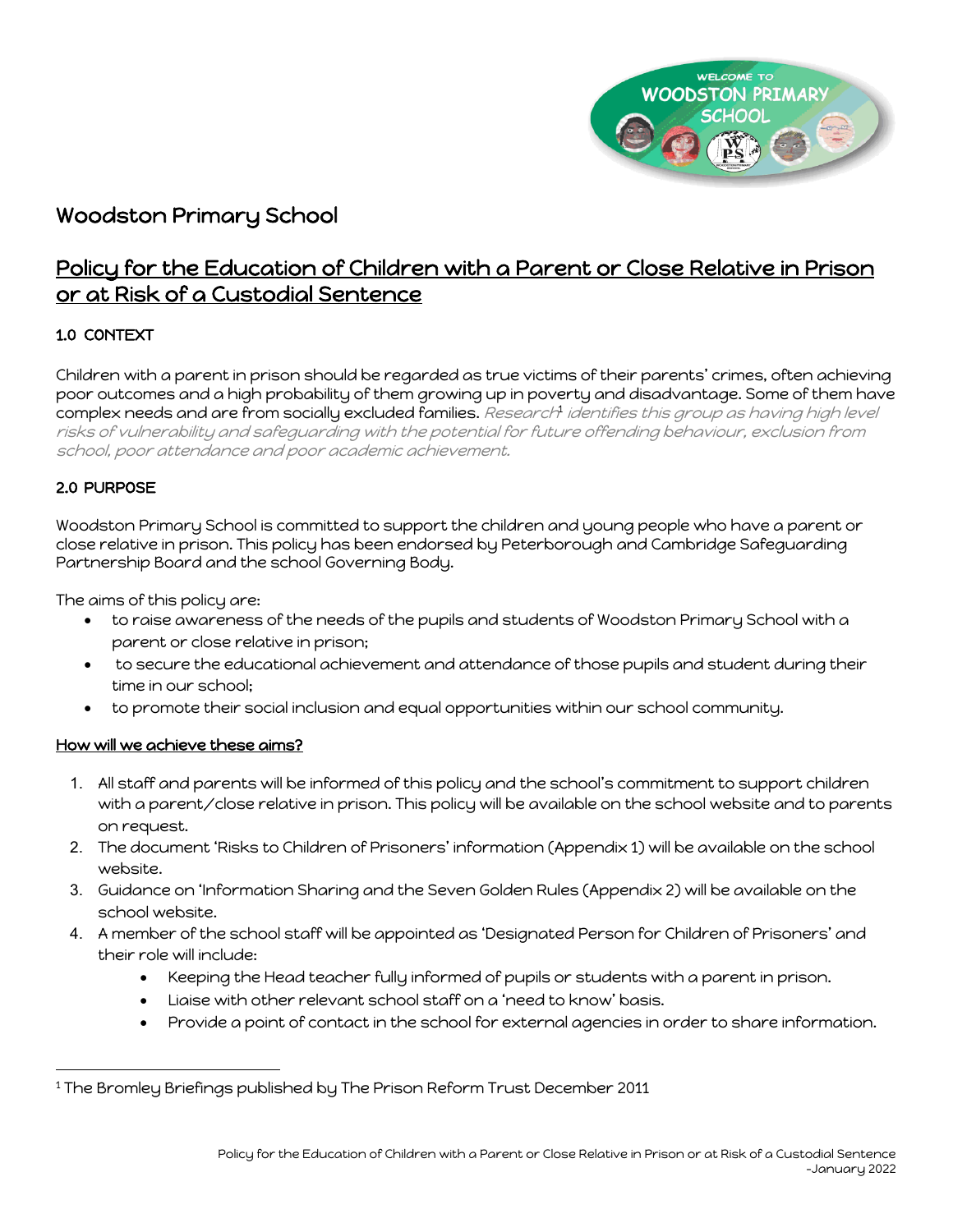- Liaise with the family and seek their consent to provide additional support for the child as necessary.
- Liaise with other statutory and voluntary agencies as appropriate.
- Promote the use of the Early Help Assessment (EHA) to identify the needs of the child unless a Core Assessment has been completed.
- Consider calling a multi-agency meeting to address the needs of the child and to identify a key worker for that child following the completion of an EHA.
- Consider the use of an individual education plan for the child concerned.
- Monitor the achievement, attendance and behaviour of the child with a parent in prison.
- Act as an advocate for children with a parent in prison, particularly if the child is a Child in Care (CiC) as CiC have poor levels of visiting a parent in prison.
- Consider purchase of books and resources on the subject of prisons and prisoners for the school library.
- Keep appropriate and current records with reference to information sharing guidance.
- 5. If a parent informs our school that the parent or other close relative of one of our pupils is in prison, we will provide information on the support available to them (Appendix 3).
- 6. Wherever appropriate our school will include a parent with parental responsibility who is in prison, in the education of their child by making and maintaining contact with that parent. This will be done by forwarding copies of any school report or newsletter, supplying photographs of examples of work and encouraging the pupil to suggest other ways that contact may be maintained.

## 3.0 GUIDANCE FOR TEACHERS AND STAFF ON PRACTICAL MEASURES TO SUPPORT

All staff have a vital role to play in ensuring that a child affected by imprisonment is supported within our school. The secure, stable and consistent routines of school can provide reassurance for a child who is experiencing difficulties in their personal life and an awareness of the emotional health and well-being of our pupils will enable all pupils to feel valued and safe, including those with a parent in prison.

Staff will not necessarily be aware that a child has a relative in prison. In some cases a pupil may confide in a member of staff or drop hints and clues through school work or in conversation.

A member of staff does not need to let the child know that he or she knows that their parent is in prison as the pupil may be unwilling to discuss the issue with anyone in school. It may be that the family of the child merely wish the child's performance and behaviour be monitored for any change.

## 3.1 CONFIDING

If a pupil raises issues concerning the imprisonment of a parent during school time, the following responses may be helpful:

- Allow the pupil to express him or herself
- Listen carefully
- Acknowledge what is said
- Reassure the pupil
- Agree future action with the pupil

### Adhere to the basic principles of responding to any disclosure

- See the child as an individual with their own specific needs
- Be non-judgmental the child has not committed a crime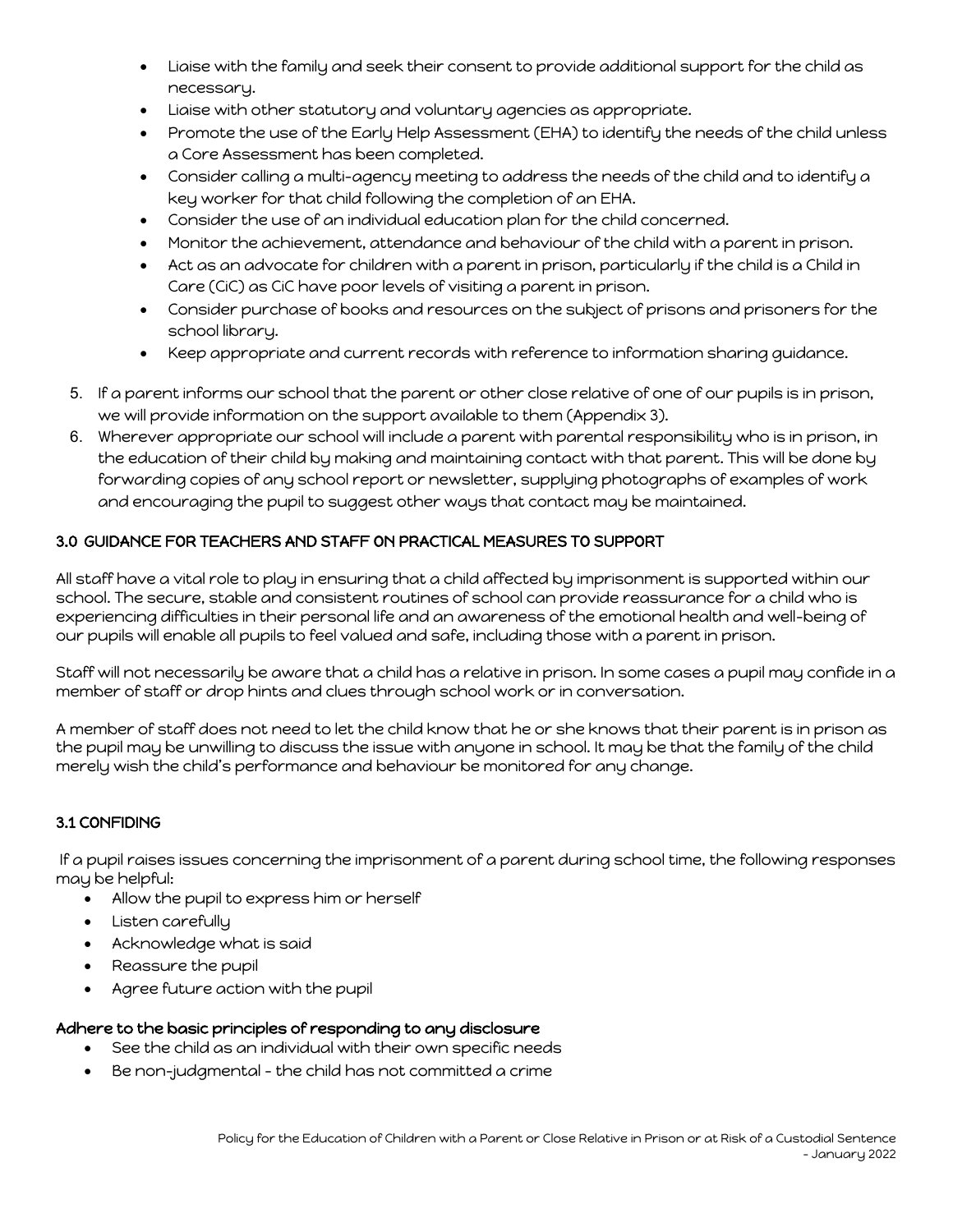- Don't ask about the crime
- Acknowledge the child's preferences
- Follow safeguarding principles if appropriate

## 3.2 WHO TO INFORM- NEED TO KNOW

If a child does disclose sensitive information about a parent in prison, it is important to acknowledge their situation and be clear with them about who needs to be told in order to support them. It may be useful to explain the role of the designated/named person in school, and to negotiate and agree with the child what steps need to be taken.

## 4.0 RECOGNISING THE SIGNS- CHANGES IN BEHAVIOUR AND PERFORMANCE

Children of prisoners may exhibit changes in behaviour and performance that can be likened to a child's emotional response as in divorce or bereavement. Clearly, the experience of having a parent in prison is about 'loss.' The child's, and the family's resilience to this loss will determine how it impacts on the child in their behavior and performance at school. There are certain events that can make these changes in a child more apparent and these can include;

- The arrest of parent, carer or sibling
- Finding out about the imprisonment
- A visit to a parent in prison
- A home visit by a parent from prison
- The release of a parent from prison

The following are possible changes in pupils with a parent in prison

- Moodiness
- **Chattering**
- Bullying
- Difficulty with peers
- Appearing upset
- Appearing withdrawn
- Showing a lack of concentration
- Showing a lack of interest
- Antagonism towards authority
- Tiredness

However, for some children, the removal of a parent to prison may be beneficial to the child and behaviour and performance in the classroom may improve.

### 5.0 BULLYING

Many children of prisoners report being teased or bullied at school. Any form of bullying will be dealt with in accordance with the school's anti-bullying policy.

### 6.0 ATTENDANCE ISSUES

Our school takes attendance very seriously and will always promote the importance of attendance. However, we will be considerate of the difficulties that a child with a parent in prison, or at risk of imprisonment may face e.g.

• The child is in court with, or visiting the prisoner some distance from home.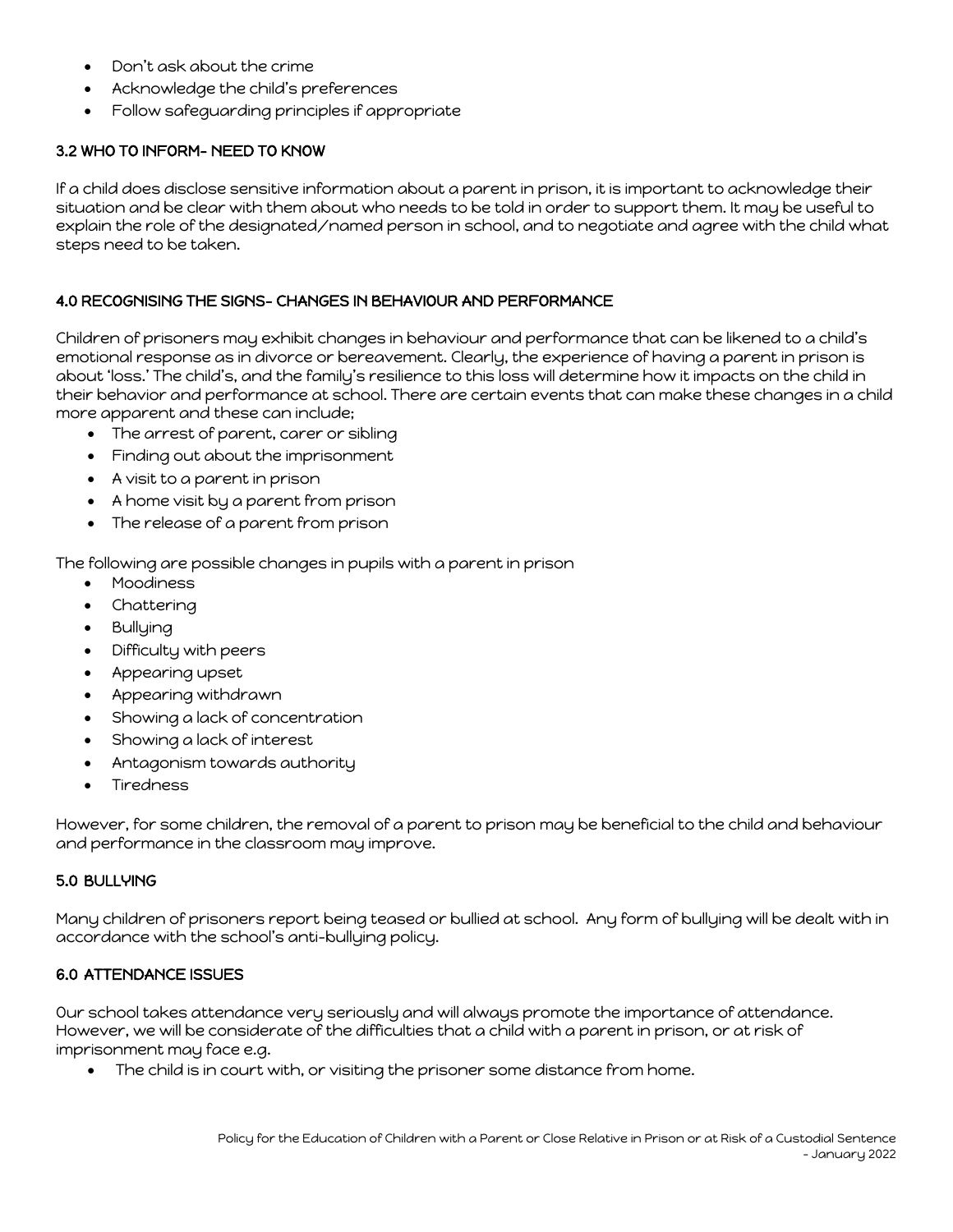- The child is providing support for the remaining parent or siblings, as a young carer.
- The child is having difficulty coping with school or is being teased or bullied about having a parent in prison and is becoming disaffected.

Attendance will be monitored and if it becomes a concern the school will refer to appropriate agencies for support.

## 7.0 PARTICULAR PROBLEMS

## 7.1 PRISON VISITS

Teachers say that performance and behaviour of children of prisoners can become more erratic at the time of a prison visit.

If teachers or other staff, have good relationships with pupils who are happy to confide in them, there may be opportunities to allow pupils to take samples of work to show parents when visiting. However, reports or written work, drawings or artwork can be sent by post or email. Although prisoners do not have open access to email, it may be possible for the pupil to send email from school to a prison email address for the information of their parent. Photographic attachments or school work or events may also be sent in this way.

#### 7.2 FINANCIAL IMPLICATIONS

A family may experience significant loss in income with a parent in prison and face severe hardship. Teachers would be aware of the potential difficulties for children of prisoners finding the money for school trips and resources in school. An EHA may have identified these issues and support already put into place.

#### 7.3 CHILDREN OF PRISONERS HELD OVERSEAS

This is a relatively rare occurrence for our community, but can be all the more distressing with a lack of access, distance and unanswered concerns about a prisoner's welfare.

Organisations and individuals that can provide support in these circumstances include:

- Amnesty International
- Local councilors and member of Parliament
- Prisoners Abroad

This policy was ratified by the Governing Body in January 2022 and will be reviewed every two years.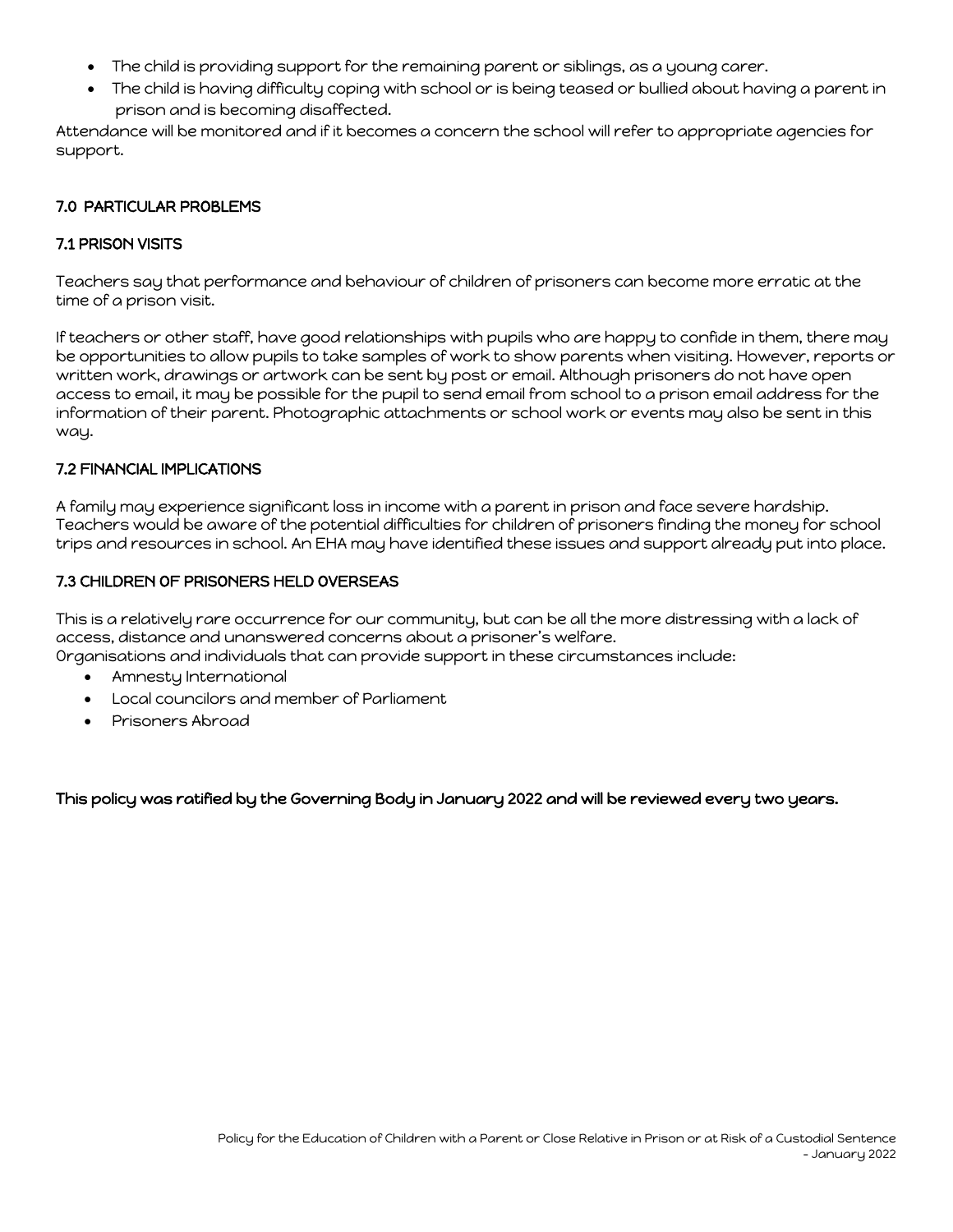## Appendix 1 What are the risks to children of prisoners achieving their full potential?

- Children of prisoners have about three times the risk of mental health problems compared to their peers.
- The sudden removal of a parent from the family creates feelings of separation and loss and may affect the emotional health of the child
- Parental imprisonment can lead children to experience stigma, bullying and teasing
- Children's caregivers often experience considerable distress during parental imprisonment, and children are often subject to unstable care arrangements
- During the consultation with parents in prison bullying of their children was the greatest concern. Several parents also voiced their concerns that their own children had bullied other children
- Discrimination from members of the local community can have major implications for the children of parents in prison
- Children of parents in prison may be exposed to substance misuse by family members and their peers
- Children of prisoners may experience higher levels of social disadvantage than their peers
- Some families choose not to inform schools that a pupil has a parent in prison. Yet, having a parent in prison can lead to poor attendance, lack of support and isolation for the young person
- Children of prisoners may have to take on more responsibility in the household or take on a caring role
- Children of prisoners may have higher levels of anxiety or worry that prevent them from participating fully in learning
- Children of prisoners have three times the risk of anti-social/delinquent behaviour compared to their peers
- 65% of boys with a convicted parent, go on to offend
- Imprisonment has a negative financial impact on families, leaving families vulnerable to financial instability, poverty and debt and potential housing disruption
- 72% of prisoners were in receipt of benefits before coming into prison
- Costs of visiting the parent in prison may prevent the child from visiting their parent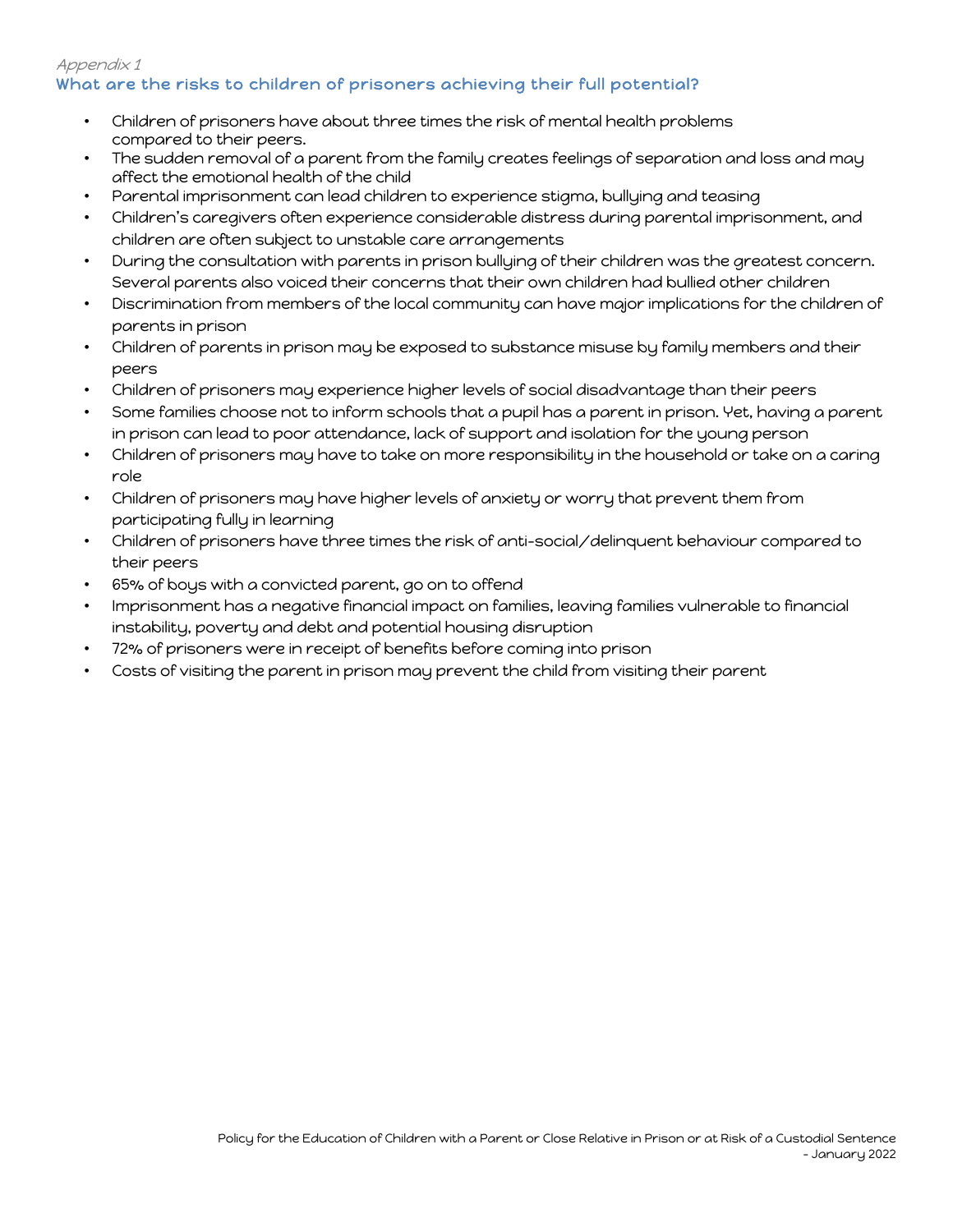## Information Sharing

#### Seven golden rules for information sharing

1. Remember that the Data Protection Act is not a barrier to sharing information but provides a framework to ensure that personal information about living persons is shared appropriately.

2. Be open and honest with the person (and/or their family where appropriate) from the outset about why, what, how and with whom information will, or could be shared, and seek their agreement, unless it is unsafe or inappropriate to do so.

3. Seek advice if you are in any doubt, without disclosing the identity of the person where possible.

4. Share with consent where appropriate and, where possible, respect the wishes of those who do not consent to share confidential information. You may still share information without consent if, in your judgement, that lack of consent can be overridden in the public interest. You will need to base your judgement on the facts of the case.

5. Consider safety and well-being: Base your information sharing decisions on considerations of the safety and well-being of the person and others who may be affected by their actions.

6. Necessary, proportionate, relevant, accurate, timely and secure: Ensure that the information you share is necessary for the purpose for which you are sharing it, is shared only with those people who need to have it, is accurate and up-to-date, is shared in a timely fashion, and is shared securely.

7. Keep a record of your decision and the reasons for it – whether it is to share information or not. If you decide to share, then record what you have shared, with whom and for what purpose.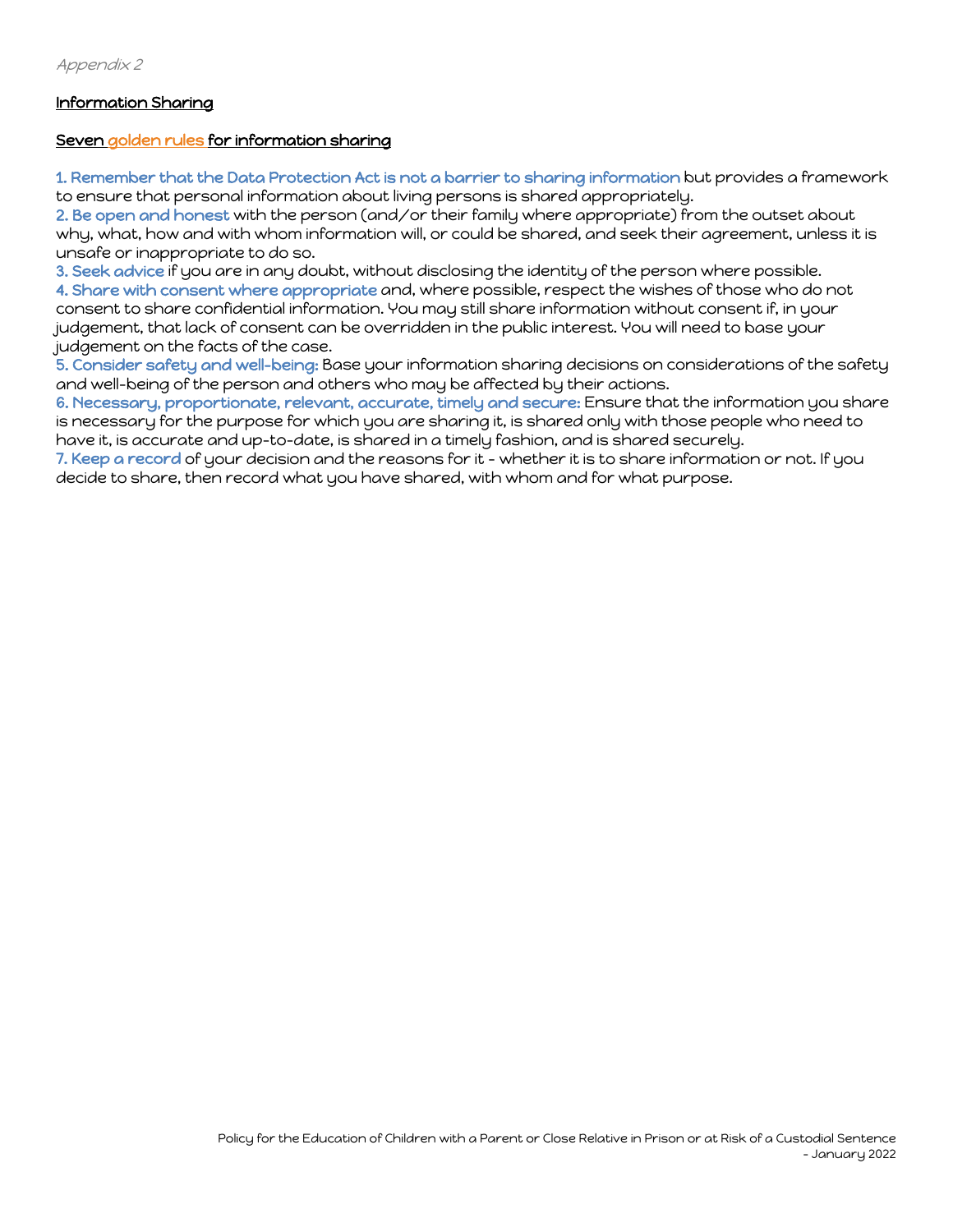## Education of a Child with a Parent or Close Relative in Prison – Information for Parents and Carers

### The impact on a child

A family has to deal with many changes when a parent or relative goes to prison. Initially there may be a delay in finding out where they have gone or before any visits can be arranged. For a child there may be a sense of confusion and loss and this could affect their behaviour and ability to learn.

One difficulty is deciding what to say to the children to explain where the parents is. Some families want to protect the children from distress and create a story such as the parent is working away but this could be difficult to continue if a prison visit is possible. There is also the possibility that the children will find out the truth from someone else.

Action for Prisoners' Families recommends that the key question parents should ask themselves is, 'When and what shall I tell the children?' rather than, 'Shall I tell the children?' Although difficult, the advice from groups who work with families of prisoners is to be truthful but to be prepared for questions. Action for Children's Families have produced a useful guide 'Telling the Children – a guide for the partners and families of prisoners' that gives practical advice on how to tell children.

Research and experience tells us that children who are worried, upset or anxious can find it very difficult to concentrate and learn in the classroom. They may be embarrassed or angry about having a parent in prison and this may affect they way that they behave in school. Living arrangements and financial circumstances may also change leading to money difficulties in the payment for equipment or school trips and events. This may lead to new emotions and feelings for the child concerned and could have a negative impact on their education and attendance at school.

## Who can help?

Woodston Primary School is committed to supporting children with a parent in prison so that they can continue and succeed with their education.

There are also a number of other national charities and organisations that can offer advice and support for children and families of someone in prison.

School can offer children of prisoners a stable environment where routines and staff generally remain the same at a time when their personal life could be one of change and uncertainty. All school staff are experienced in keeping confidential information about their pupils and will support children in order for them to achieve the best that they can at during their time at our school.

Therefore, it is advisable to inform the head teacher or other member of staff that you know, if a parent or relative of one of our pupils is in prison. It may be that you can arrange a meeting to discuss ways that your child can be supported. This support could range from staff monitoring your child to offering more individual support with open discussion and support about their parent or relative in prison.

Once you have informed a member of staff, we may suggest additional support that can be obtained through an early help assessment process. This is commonly known as 'EHA' which stands for 'Early Help Assessment'. If you agree to this assessment being completed you can state which agencies you are prepared to share the assessment information with, so you are in control of who has access to the information. An 'EHA' may identify additional support for you or your family.

As a school we have to monitor the attendance and punctuality of all pupils. Please inform the school of any absence in advance so that consideration may be given to classifying the absence as an 'authorised